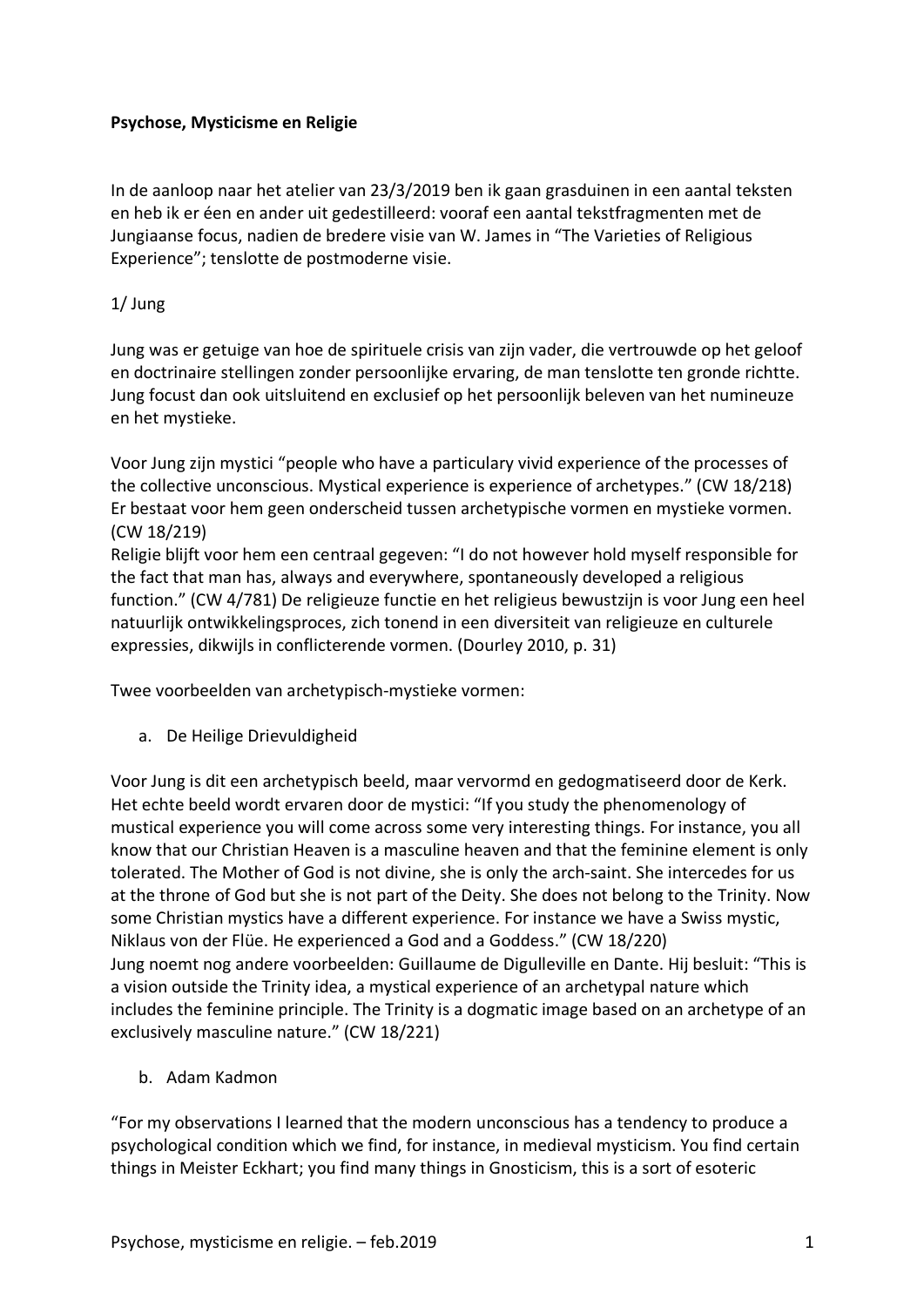Christianity. You find the idea of Adam Kadmon in everyman. Christ is the second Adam, which is also, in exotic religions, the idea of the Atman or the complete man, the all-round man of Plato, symbolized by a circle or a drawing with circular motifs…. It is an absolute consistent development of the idea of Christ within." (CW 18/638)

Die exclusieve benadering en nadruk op de persoonlijke beleving kwam Jung op twee verwijten te staan: psychologisme en morbied mysticisme: "… anyone who dares to establish a connection between the psyche and the idea of God is immediately accused of psychlogism or suspected of morbid mysticism." (CW 11/482)

Het verwijt van psychologisme gaat uit van diegene die een bepaalde religie aanhangen en verdedigen als de enige echte, en de andere religies tot een secundaire status herleiden; hun godsdienst is supernatuurlijk, en zij zijn geprivilegieerd als de enige bezitters van de ware God. Hierover ging de discussie tussen Jung en Buber, en tussen Jung en V.White; voor hen zou de psyche hoogstens een doorgeefluik kunnen zijn voor een transcendente God, maar nooit de bron.

Het tweede verwijt van morbied mysticisme komt uit de hoek van diegene de cognitieve menselijke capaciteit reduceren tot een samenspel van rede en zintuigen. (J.P. Dourley 2010 208) "The development of Western philosophy during the last two centuries has succeded in isolating the mind in its own sphere and is severing it from its primordial oneness with the universe." (CW 11, p. 476-477)

In de kern van de mystiek ligt de ervaring van het numineuze: "the approach to the numinous is the real therapy" (Letters vol.1/377): de gevoeligheid voor het numineuze is een belangrijk gegeven in de specifiek Jungiaanse benadering van therapeutische transformatie. (Dourley 2010, p. 233)

De dynamiek van de mystiek omschrijft Jung als het verlangen en de terugkeer naar de moeder: de nostalgie naar de bron. Dit psychisch incest is de trip die de mysticus en de held onderneemt naar de moederschoot: die beweging herhaalt zich in een mensenleven herhaalde malen en is te benoemen als het individuatieproces. (CW7 169-170) Maar de mysticus gaat verder dan dit individuatieproces, eigenlijk voorbij het archetype naar het apofatisch moment: een opgaan in de Godheid waarin al het onderscheid tussen God en mens wegvalt in een moment van een alles consumerend niets (JP Dourley 2010, p. 29): Mechtild von Maagdenburg, Hadewijch, Marguerite Porete, Eckhart beleven dit apofatisch moment.

Die mystieke ervaring vreet het beeld aan van een God als de objectieve Andere: dit dualisme verdwijnt in het moment van identiteit van God en ziel: "adoble meltdown" van God en ziel in elkaar.

Door het oplossen van de metafysische God bevrijdde de mysticus zich van de machtsstructuur van de Kerk: de sacramentele en orthodoxe machine, de enige vertegenwoordiger van de transcendente God verliest haar functie en betekenis. (Dourley 2010, p. 65) "The creative mystic was ever a cross for the Church, but it is to him that we owe what is best in humanity." (CW 14/531)

Jung vermeldt eveneens Huxley: …."mystics are channels through which a little knowledge of reality filters down into our human univers of ignorance and illusion…a totally unmystical world would be a world totally blind and insane." (CW14/531 noot)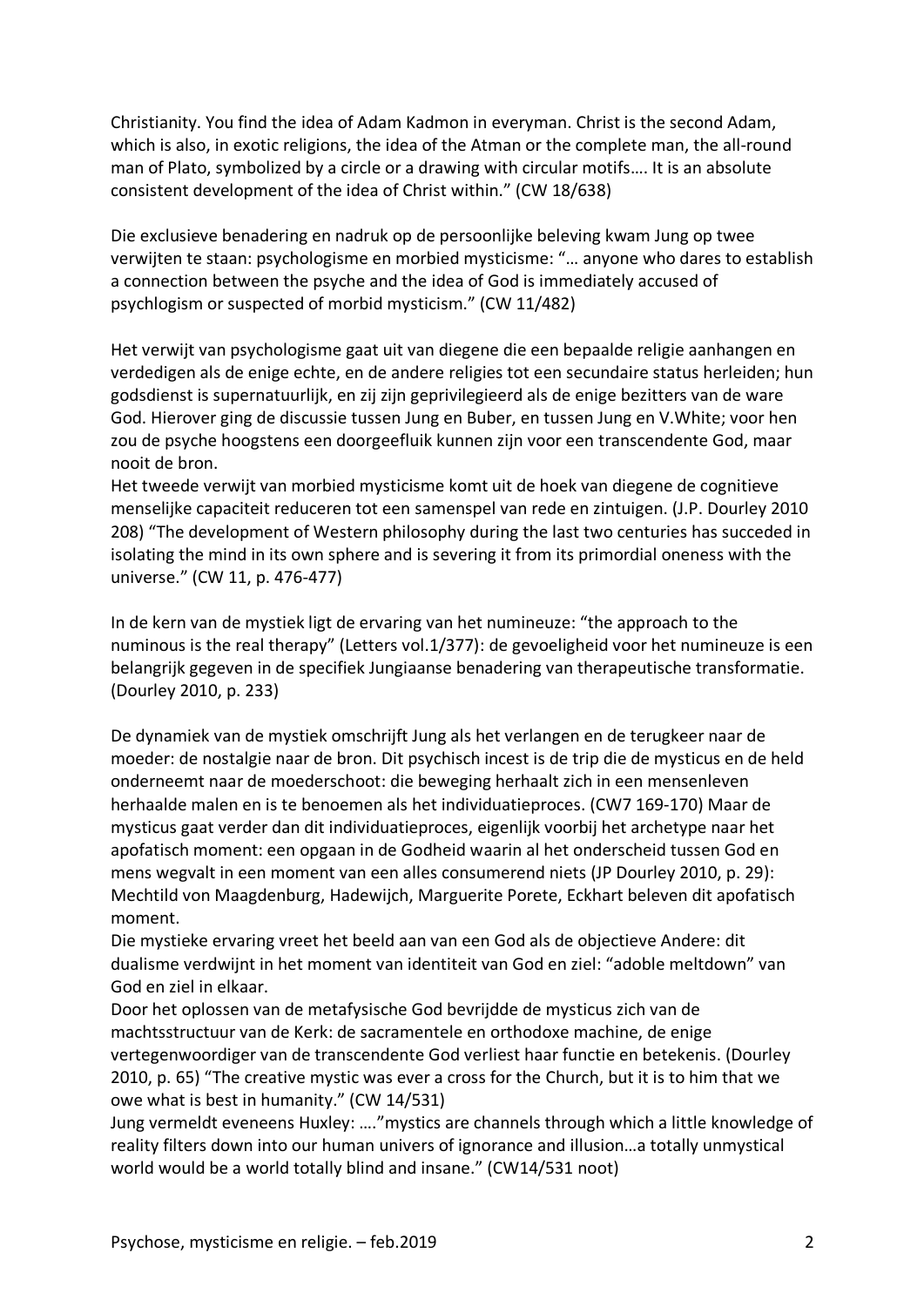Een zijsprongetje naar de religie:

"Historically, the establisment of ritual was the first step in the shift from spirituality to institutional religion. Every spiritual movement becomes a religion once it establishes fixed rituals. For, with the establishment of the ritual come prescriptions for how it should be performed, whereupon attention becomes focused on following the prescriptions, on making sure that the ritual is performed in the right manner, while the spiritual experience itself recedes further and further into the background. The spiritual practice becomes increasingly rigid precisely because the ritual has to be performed in the same way each time by each performer in order for it to be a ritual and not just an isolated one-time spiritual experience. Ritual then makes form more importent than content, and this is the death knell for spirituality…..ritual as such is the very antithesis of spirituality although it is the essence of religion." (L. Corbett 2007, p. 56-57)

"Cicero thought that the word 'religion' derived from the latin 'relegere', suggesting that which one goes over and over again in reading or in thought. Jung adopted this usage because it fit with his own view of what religion should be: careful attention." (CW8/427. Letters 2 p. 272)

Few subsequent Latin scholars agreed with Cicero. The Catholic Encyclopedia points out that the practice of religion dates back to long before humans could read, so it is unlikely that the word was derived from anything to do with reading.

Cicero's derivation was influenced by religion as it was practised ritually by the Romans of the first century B.C.E.. It calls to mind the reading of entrails and the careful performance of the rituals.

Another possibility is that the word "religion" derives from the Latin "religare", meaning to bind together, a derivation that recalls the Sanskrit word yoga, meaning to unite or join, thus what connects us to the divine." (L. Corbett 2007, p. 253 noot 28)

2/ W. James, The Varieties of Religion Experience (p. 294-332)

Een mystieke toestand omschrijft W. James met vier kenmerken:

- Ineffability
- noetic quality
- transiency
- passivity

De mystieke toestand is eerder een 'feeling state' dan een 'state of intellect'; niemand kan zo'n gevoel uitleggen aan iemand die dat gevoel niet heeft gekend: men moet zelf verliefd geweest zijn om de toestand van een verliefde aan te voelen.

Die toestand brengt een zekere kennis met zich mee, onbereikbaar voor het discursieve intellect: illuminaties en revelaties vol betekenis.

Een mystieke toestand kan niet lang volgehouden worden; zelden een half uur, twee uur lijkt de limiet.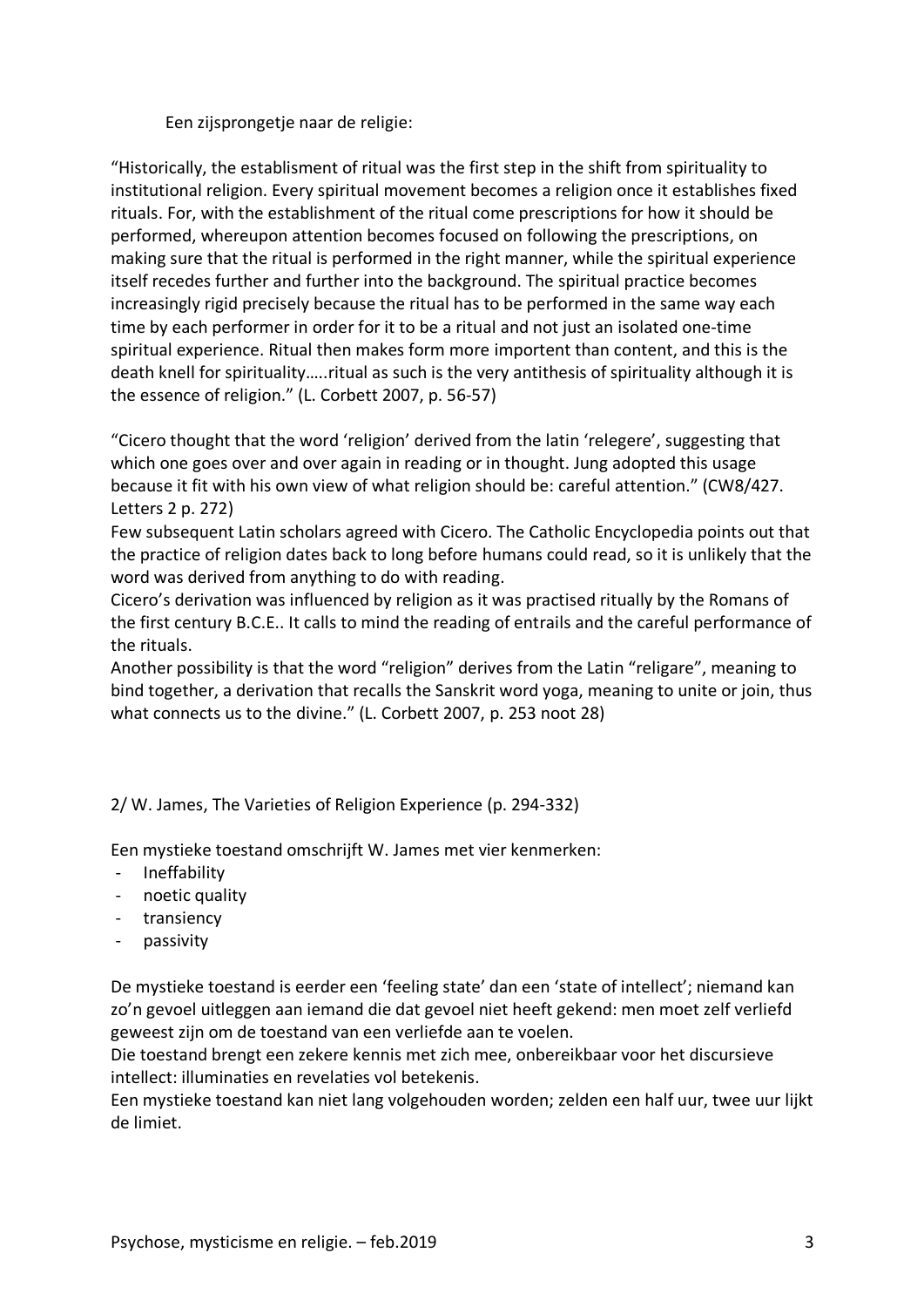Een mysticus ervaart de toestand als een gegrepen zijn door een hogere macht, waarin zijn eigen wil van geen tel is, maar waardoor zijn inwendig leven ingrijpend kan veranderd worden.

De mystieke ervaring kent gradaties: een reeks 'dreamy states' en de religieus mystieke ervaring sensu strictu:

a. de meest rudimentaire:

"the simplest rudiment of mystic experience seems to be that deepened sense of of the significance of a maxim or formula which occasionally sweeps over one. "I've heard it all my life, we exclaim, but I never realized its full meaning until now".

- b. a more pronounced step forward on the mystical ladder is found in an extremely frequent phenomeneon, that sudden feeling, namely, of having "been there before" as if at some indefinite past time, in just this place with just these people we were already saying just these things.
- c. somewath deeper plunges into mystical conscience are met with in yet other dreamy states: the feeling of being surrounded with truths I cannot grasp.
- d. een meer extreme trancetoestand waarin contact met een hoger puur absoluut abstract Zelf: Maya.
- e. the consciousness produced by intoxicants and anaesthetics, especially by alcohol: its power to stimulate the mystical faculties of human nature. It is in fact the great exciter of the Yes-function in man: drunkenness expands, unites. It brings its votary from the chill periphery of things to the radiant core. It makes him for the moment one with truth. Not through mere perversity do men run after it. To the poor and the unlettered it stands in the place of symphony concerts and literature; and it is part of the deeper mystery and tragedy of life that whiffs and gleams of something that we immediately recognize as excellent should be vouchsafed to so many of us only in the fleeting earlier phases of what in its totality is so degrading a poison. The drunken consciousness is one bit of the mystic consciousness, and our total opinion of it must find its place in our opinion of that larger whole.

N2O (distikstofmonoxide - lachgas) - ether: vanuit zijn eigen experimenten met lachgas komt W. James tot de volgende conclusie dat ons normaal werkend rationeel bewustzijn maar één speciaal type bewustzijn is, dat daarrond, gescheiden door een dunne wand, totaal andere potentiële vormen van bewustzijn liggen: het zijn discontinue flarden die een gebied openen waarvan we geen landkaart bezitten.

f. de puur religieus mystieke beleving: hier brengt James een hele reeks voorbeelden uit alle religies; christenen, moslims, hindoes, boeddhisten enz…… en besluit: . mystical states, when well developed, usually are, and have the right to be, absolutely authorative over the individuals to whom they come. . no authority emanates from them which should make it a duty for those, who stand out of them, to accept their revelatios uncritically.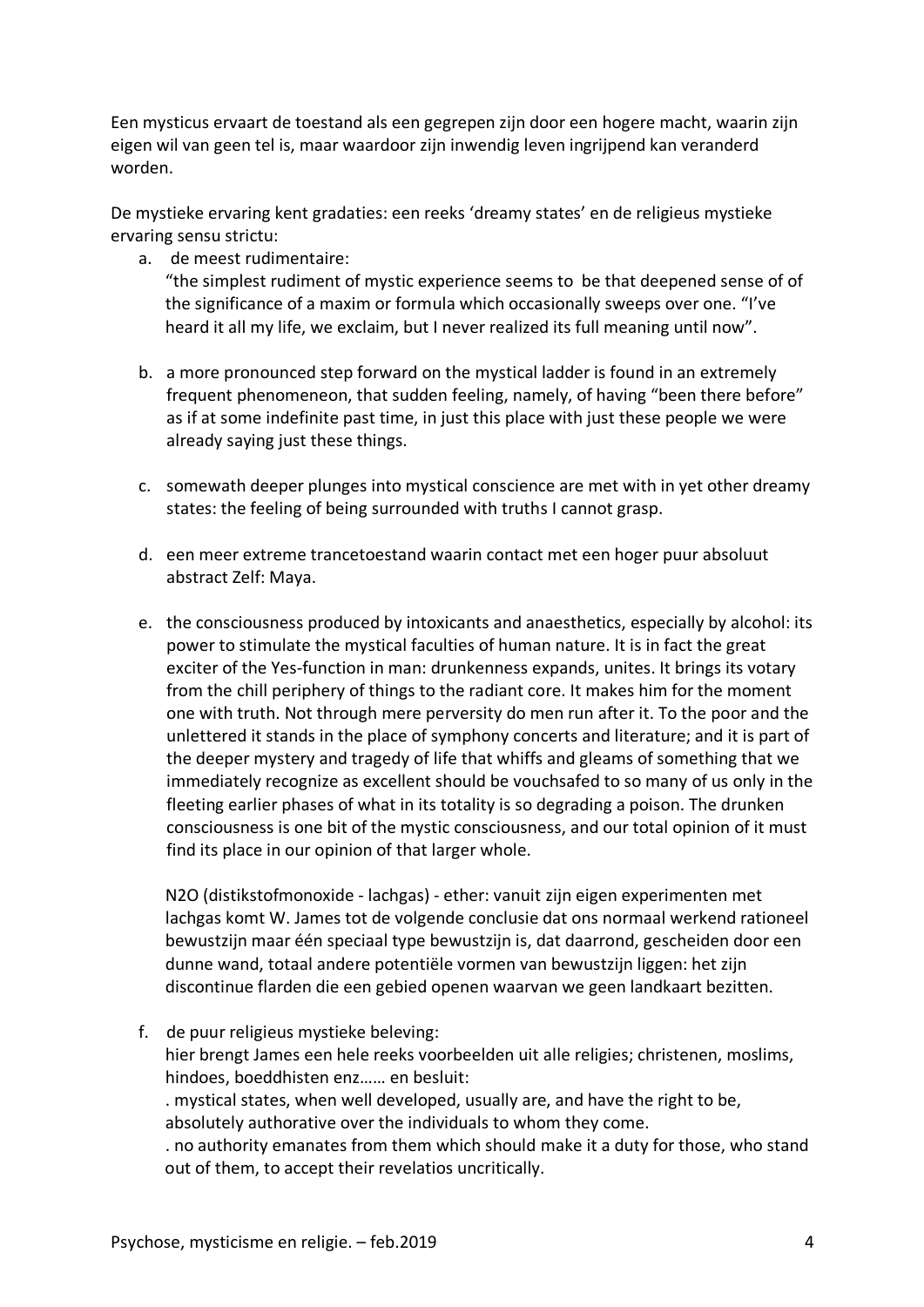. they break down the authority of the non-mystical or rationalistic consciousness, based upon the understanding and the senses alone. They show it to be only one kind of consciousness. They open out the possibility of other orders of truth, in which, sofar as anything in us vitally responds to them, we may freely continue to have faith: a great subliminal or transmarginal region of which science is beginning to admit the existence, but of which so little is really known.

g. religious mysticism is only one half of mysticism.The other half has no accumulated traditions except those which the textbooks on insanity supply. Open any of these and you will find abundant cases in which mystical ideas are cited as characteristic symptoms of enfeebled or deluded states of mind. In delusional insanity, paranoia, as they sometimes call it, we may have a diabolical mysticism, a sort of religious mysticism turned upside down.

Al vóór 1902 gaat W. James het onbewuste - the most important step forward since I have been a student in 1886 - op zijn manier omschrijven: we cannot avoid the conclusion that in religion we have a department of human nature with unusually close relations to the marginal or subliminal region. If the word 'subliminal' is offensive to any of you, as smelling too much of psychical research or other aberrations, call it by any other name you please, to distinghuish it from the level of full sunlit consciousness. Call this latter the A-region of personality, if you care to, and call the other the B-region. The B-region then is obviously the larger part of us, for it is the abode of everything that is latent and the reservoir of everything that passes unrecorded or unobserved. It contains, for example, such things as all our momentarely inactive memories, and it harbors the springs of all our obcurely motivated passions, impulses, likes, dislikes, and prejudices, hypotheses, fancies, superstitions, persuasions, convictions, and in general all our non-rational operations, come from it. It is the source of our dreams, and apparently they may return to it. In it arise whatever mystical experiences we may have, and our automatisms, sesory or motor; our life in hypnotic and 'hypnoid' conditions, if we are subjects to such conditions; our delusions, fixed ideas, and hysterical accidents, if we are hysteric subjects; our supra-normal cognitions, if such there be, and if we are telepathic subjects. It is also the fountain-head of much that feeds our religion. In persons deep in the religious life, - and this is my conclusion - the door into this region seems unusually wide open; at any rate experiences making their entrance through that door have had empathic influence in shaping religious history.

The only thing religious experience unequivocally testifies to, is that we can experience union with something larger than ourselves and in that union find our greatest peace. The religious phenomenon, studied as an inner fact, and apart from ecclesiastical or theological complications, has shown itself to consist everywhere, and at all its stages, in the consciousness which individuals have of an intercourse between themselves and higher powers with which they feel themselves to be related.

Psychology and religion are thus in perfect harmony up to this point, since both admit that there are forces seemingly outside of the conscious individual that bring redemption to his life. Nevertheless psychology, defining these forces as 'subconscious', and speaking of their effects as due to incubation, or cerebration, implies that they do not transcend the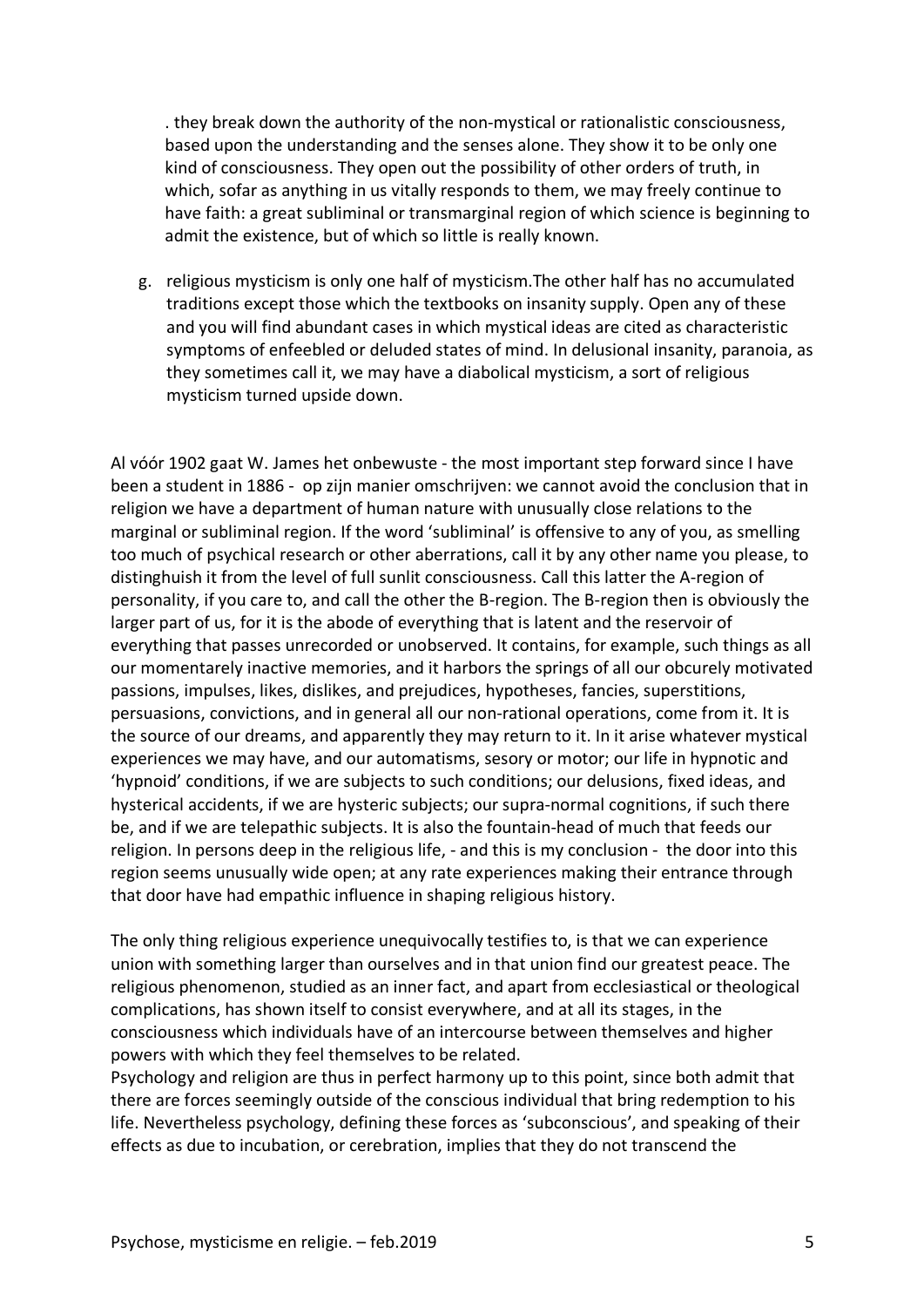individual's personality; and herein she diverges from Christian theology, which insists that they are direct supernatural operations of the Deity.

In een van zijn latere brieven geeft James nogmaals zijn visie op religie : "… I attach the mystical or religious consciousness to the possession of an extended subliminal self, with a thin partition through which messages make irruption. We are thus made convincingly aware of the presence of a sphere of life larger and more powerful than our usual consciousness, with which the latter is nevertheless continuous… religion in this way is absolutely indestructible. Philosophy and theology give their conceptual interpretation of this experiential life." (James 2002 xxxv).

## 3/ De Postmoderne Visie.

Hier draait alles rondom de vraag: wat komt eerst: de (mystieke) ervaring of de taal? Voor het postmodernisme is er geen twijfel: er is geen ervaring vóór de taal. Voor mij blijft dat niettemin een vraag die niet zo éénduidig te beantwoorden is en op het atelier toch wel enige aandacht verdient.

Modernity (XVI century) set out to see everything from the viewpoint of the individual human subject. The touchstone of truth was relocated within human subjectivity. Everything was to be reconstructed around the subject and described in terms of the way it looks to the individual to whom it presents itself…. the old objective framework of dogma is progressively ingested and absorbed into the religious life and experience of the individual…a proces of internalisation (Cupitt 1998, p. 12-13).

..in modernity experience is notably passive… the self has to be seen as the disengaged impartial accumulator of an incoming stream of clean data from outside, about which it theorizes…..in medieval times in particular the dominant regime of truth had been very objective (Cupitt 1998, p. 15-16)…. mystical experience therefore had to be passively received or 'infused' and also prelinguistic in order to be clean: and in addition needed to be available cross-culturally (Cupitt 1998, p. 34).. there is in all religious thought and experience a veridical core-intuition, clad in very variable human imagery (Cupitt 1998, p. 39).

James treats religious experience in an immanent way and as a function or capacity of human nature like 'aesthetic experience' or 'moral experience'…by thus naturalizing religious experience James hopes to make of it the starting-point for a new science of religion… religion experience was born about 1900 and died in about 1978… by the rising tide of postmodern culturalism… to put language before nature…there are no prelinguistic yet cognitively privileged events in the soul… (Cupitt 1998, p. 21-23)

According to an ancient and still very influential tradition our interior and subjective mental life is not dependent upon language… mind is the human being's native endowment whereas language (though needed, of course) is merely secondary and conventional …our intellectual life as such is free-standing and logically independent of any particular language. (Cupitt 1998, p. 67)